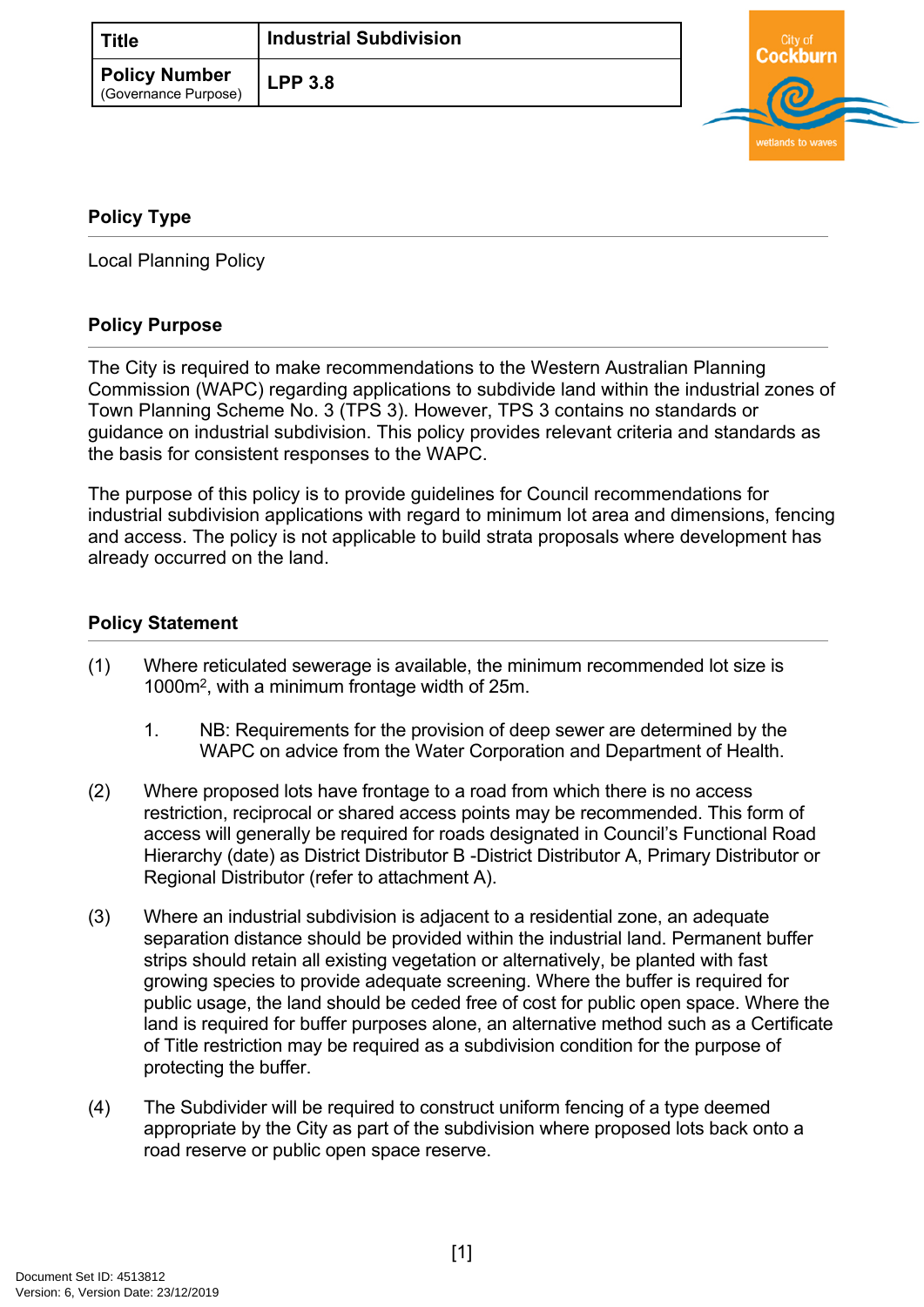| Title                                        | <b>Industrial Subdivision</b> |  | City o |  |
|----------------------------------------------|-------------------------------|--|--------|--|
| <b>Policy Number</b><br>(Governance Purpose) | LPP3.8                        |  |        |  |